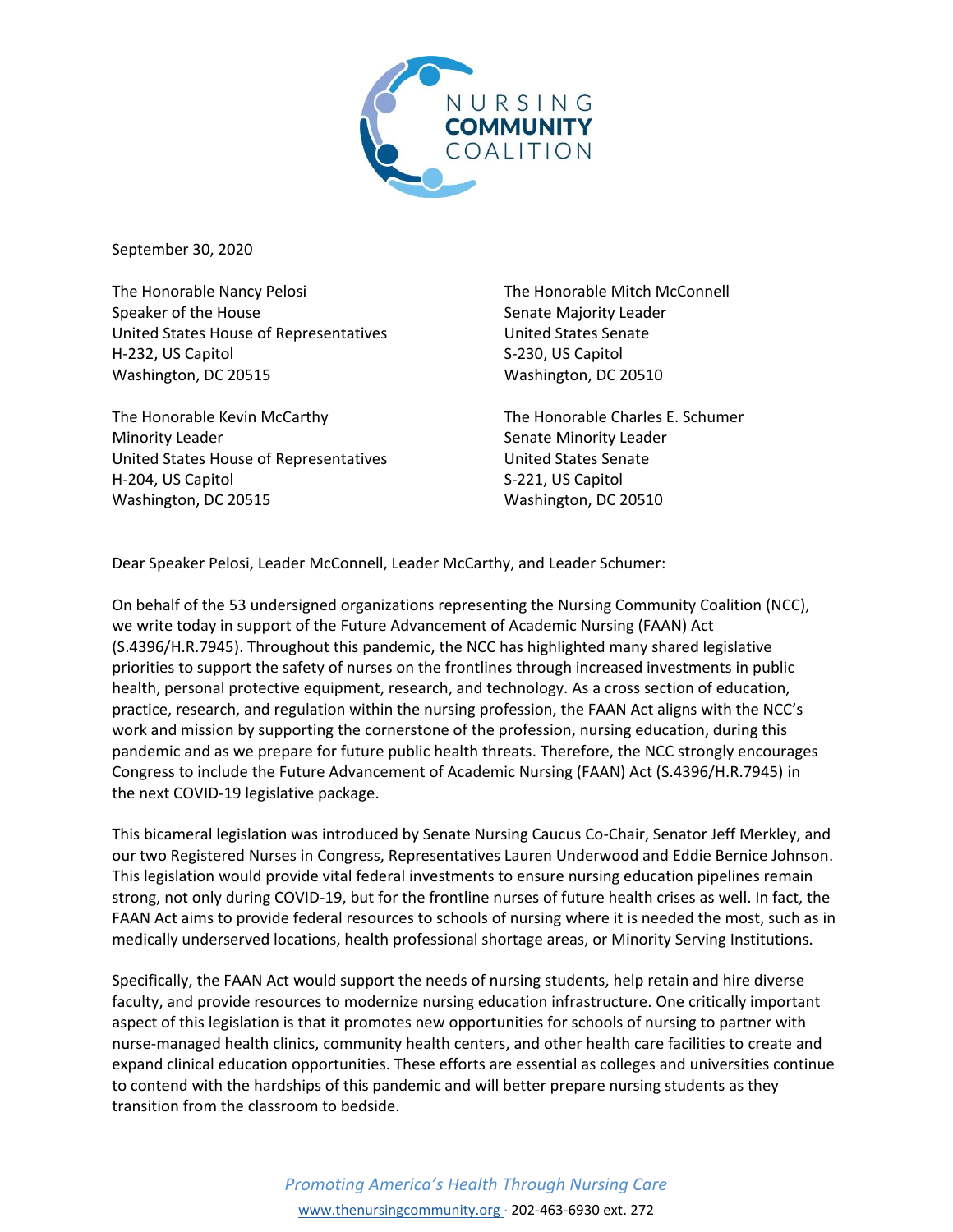As Congress considers the next COVID-19 package, and we continue to strive to educate the next generation of frontline nursing leaders, we strongly encourage you to include the Future Advancement of Academic Nursing (FAAN) Act (S.4396/H.R.7945) in the next stimulus relief legislation. If the Nursing Community Coalition can be of any assistance to you or your staff, please do not hesitate to contact the coalition's Executive Director, Rachel Stevenson, at [rstevenson@thenursingcommunity.org](mailto:rstevenson@thenursingcommunity.org) or at 202-463-6930, ext. 271.

## Sincerely,

Academy of Medical-Surgical Nurses American Academy of Ambulatory Care Nursing American Academy of Emergency Nurse Practitioners Academy of Neonatal Nursing American Association of Colleges of Nursing American Association of Critical-Care Nurses American Association of Heart Failure Nurses American Association of Nurse Anesthetists American Association of Nurse Practitioners American Association of Post-Acute Care Nursing American College of Nurse-Midwives American Nephrology Nurses Association American Nurses Association American Nursing Informatics Association American Organization for Nursing Leadership American Pediatric Surgical Nurses Association, Inc. American Public Health Association, Public Health Nursing Section American Psychiatric Nurses Association American Society for Pain Management Nursing American Society of PeriAnesthesia Nurses Association for Radiologic and Imaging Nursing Association of Community Health Nursing Educators Association of Nurses in AIDS Care Association of Pediatric Hematology/Oncology Nurses Association of periOperative Registered Nurses Association of Public Health Nurses Association of Veterans Affairs Nurse Anesthetists Association of Women's Health, Obstetric and Neonatal Nurses Commissioned Officers Association of the U.S. Public Health Service Dermatology Nurses' Association Friends of the National Institute of Nursing Research Gerontological Advanced Practice Nurses Association Hospice and Palliative Nurses Association Infusion Nurses Society International Association of Forensic Nurses International Society of Psychiatric-Mental Health Nurses National Association of Clinical Nurse Specialists National Association of Hispanic Nurses National Association of Neonatal Nurse Practitioners National Association of Neonatal Nurses National Association of Nurse Practitioners in Women's Health National Association of Pediatric Nurse Practitioners